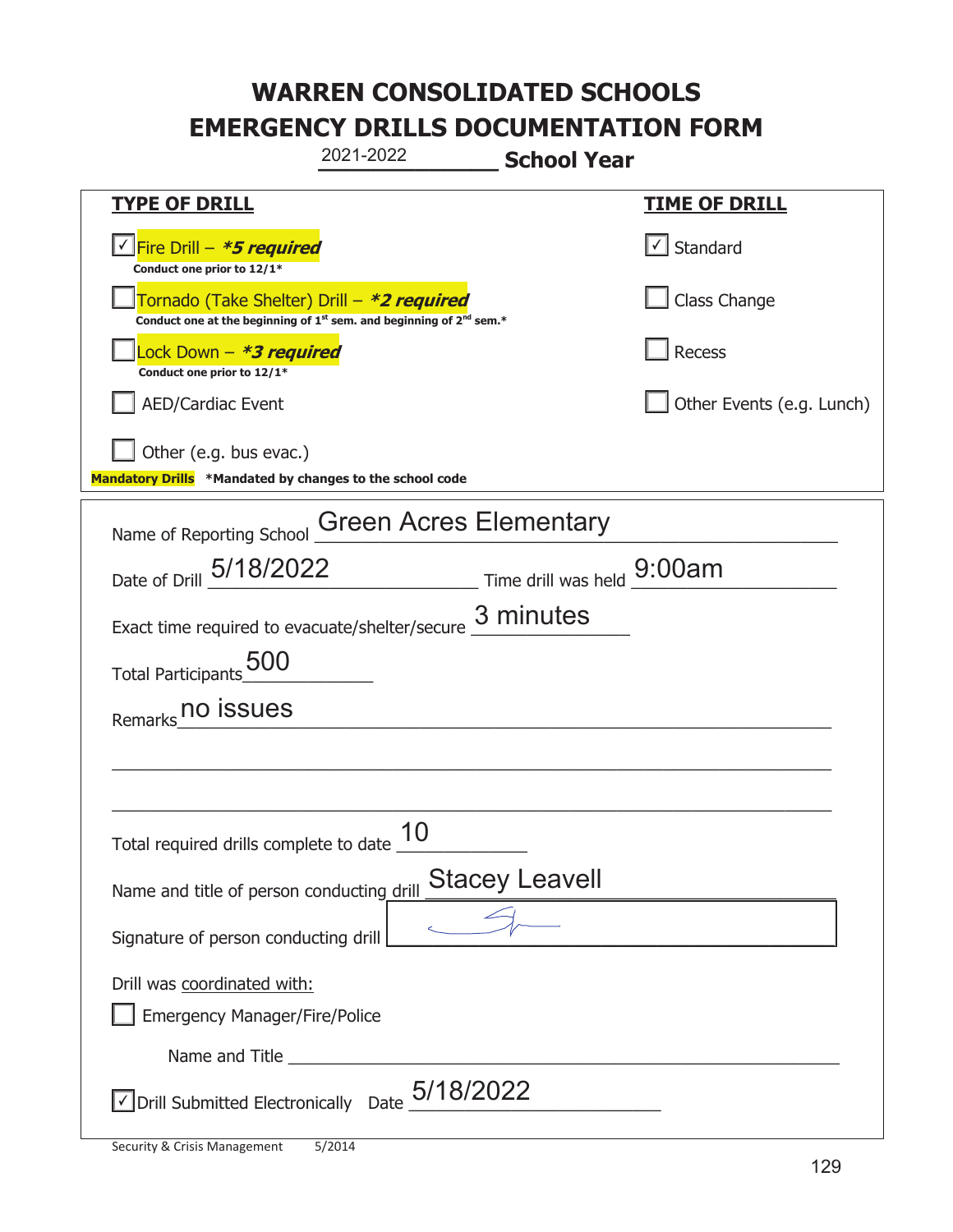|                                                                                    | 2021-2022                                                                     | <b>School Year</b>          |                           |
|------------------------------------------------------------------------------------|-------------------------------------------------------------------------------|-----------------------------|---------------------------|
| <b>TYPE OF DRILL</b>                                                               |                                                                               |                             | <u>TIME OF DRILL</u>      |
| Fire Drill – <i>*<b>5 required</b></i><br>Conduct one prior to 12/1*               |                                                                               |                             | Standard                  |
| Tornado (Take Shelter) Drill – *2 required                                         | Conduct one at the beginning of $1^{st}$ sem. and beginning of $2^{nd}$ sem.* |                             | Class Change              |
| Lock Down - *3 required<br>Conduct one prior to 12/1*                              |                                                                               |                             | Recess                    |
| <b>AED/Cardiac Event</b>                                                           |                                                                               |                             | Other Events (e.g. Lunch) |
| Other (e.g. bus evac.)<br>Mandatory Drills *Mandated by changes to the school code |                                                                               |                             |                           |
| Name of Reporting School                                                           | <b>Green Acres</b>                                                            |                             |                           |
| Date of Drill 4/28/2022                                                            |                                                                               | Time drill was held 10:00am |                           |
| Exact time required to evacuate/shelter/secure                                     |                                                                               | 3 minutes                   |                           |
| Total Participants                                                                 |                                                                               |                             |                           |
| no issues<br>Remarks                                                               |                                                                               |                             |                           |
|                                                                                    |                                                                               |                             |                           |
|                                                                                    |                                                                               |                             |                           |
| Total required drills complete to date _                                           | Q                                                                             |                             |                           |
| Name and title of person conducting drill                                          |                                                                               | <b>Stacey Leavell</b>       |                           |
| Signature of person conducting drill                                               |                                                                               |                             |                           |
| Drill was coordinated with:                                                        |                                                                               |                             |                           |
| <b>Emergency Manager/Fire/Police</b>                                               |                                                                               |                             |                           |
| Name and Title Audio Sentry                                                        |                                                                               |                             |                           |
|                                                                                    |                                                                               |                             |                           |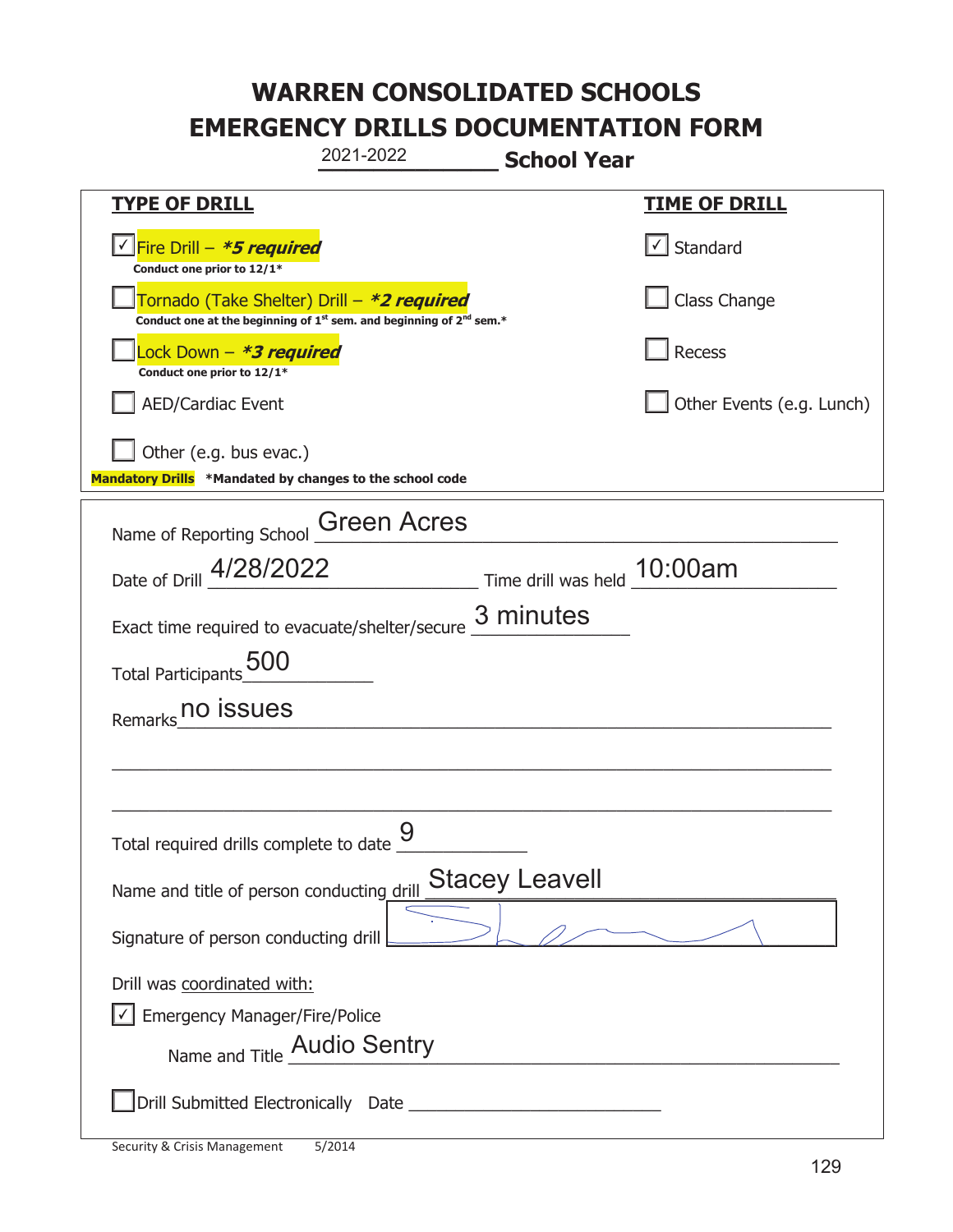|                                                                                                                                           | 2021-2022<br><b>School Year</b> |                           |
|-------------------------------------------------------------------------------------------------------------------------------------------|---------------------------------|---------------------------|
| <b>TYPE OF DRILL</b>                                                                                                                      |                                 | <b>TIME OF DRILL</b>      |
| Fire Drill – <i>*<b>5 required</b></i><br>Conduct one prior to 12/1*                                                                      |                                 | √ Standard                |
| Tornado (Take Shelter) Drill – *2 required<br>Conduct one at the beginning of 1 <sup>st</sup> sem. and beginning of 2 <sup>nd</sup> sem.* |                                 | Class Change              |
| Lock Down - *3 required<br>Conduct one prior to 12/1*                                                                                     |                                 | Recess                    |
| <b>AED/Cardiac Event</b>                                                                                                                  |                                 | Other Events (e.g. Lunch) |
| Other (e.g. bus evac.)<br>Mandatory Drills *Mandated by changes to the school code                                                        |                                 |                           |
| Name of Reporting School                                                                                                                  | <b>Green Acres Elementary</b>   |                           |
| Date of Drill 4/18/2022                                                                                                                   | Time drill was held 2:30pm      |                           |
| Exact time required to evacuate/shelter/secure                                                                                            | 3 minutes                       |                           |
| Total Participants 500                                                                                                                    |                                 |                           |
| ALICE drill - no issues<br>Remarks                                                                                                        |                                 |                           |
|                                                                                                                                           |                                 |                           |
|                                                                                                                                           |                                 |                           |
| Total required drills complete to date $\underline{\mathcal{8}}$                                                                          |                                 |                           |
| Name and title of person conducting drill                                                                                                 | <b>Stacey Leavell</b>           |                           |
| Signature of person conducting drill                                                                                                      |                                 |                           |
| Drill was coordinated with:                                                                                                               |                                 |                           |
| <b>Emergency Manager/Fire/Police</b>                                                                                                      |                                 |                           |
|                                                                                                                                           |                                 |                           |
| √Drill Submitted Electronically Date 4/20/2022                                                                                            |                                 |                           |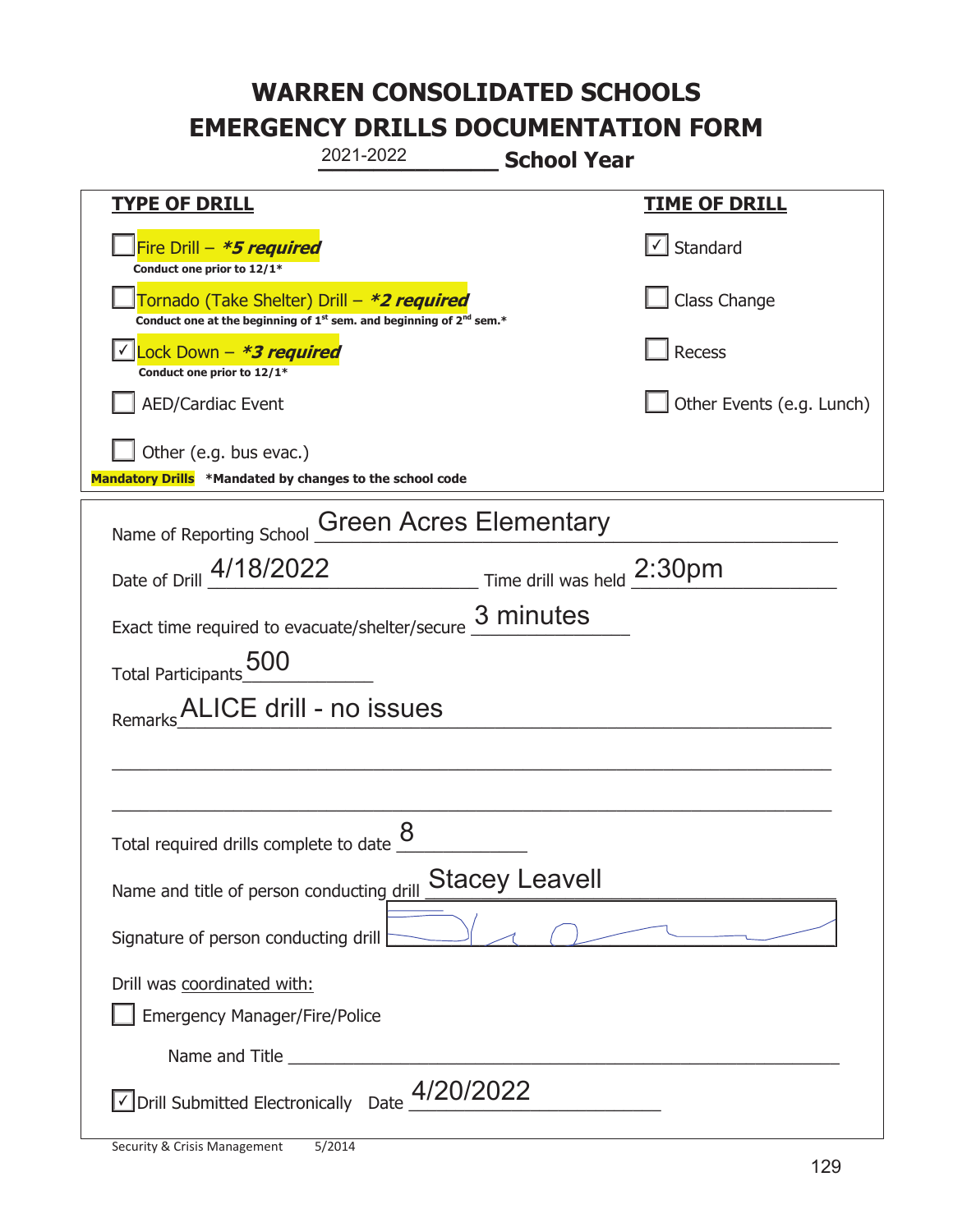|                                                                                    | 2021-2022                                                                                   | <b>School Year</b>         |                           |
|------------------------------------------------------------------------------------|---------------------------------------------------------------------------------------------|----------------------------|---------------------------|
| <b>TYPE OF DRILL</b>                                                               |                                                                                             |                            | <u>TIME OF DRILL</u>      |
| Fire Drill - *5 required<br>Conduct one prior to 12/1*                             |                                                                                             |                            | √ Standard                |
| Tornado (Take Shelter) Drill - *2 required                                         | Conduct one at the beginning of 1 <sup>st</sup> sem. and beginning of 2 <sup>nd</sup> sem.* |                            | Class Change              |
| ock Down – <b><i>*3 required</i></b><br>Conduct one prior to 12/1*                 |                                                                                             |                            | Recess                    |
| <b>AED/Cardiac Event</b>                                                           |                                                                                             |                            | Other Events (e.g. Lunch) |
| Other (e.g. bus evac.)<br>Mandatory Drills *Mandated by changes to the school code |                                                                                             |                            |                           |
| Name of Reporting School                                                           | <b>Green Acres</b>                                                                          |                            |                           |
| Date of Drill 3/24/22                                                              |                                                                                             | Time drill was held 1:00am |                           |
| Exact time required to evacuate/shelter/secure                                     |                                                                                             | 5 minutes                  |                           |
| Total Participants 500                                                             |                                                                                             |                            |                           |
| no issues<br>Remarks                                                               |                                                                                             |                            |                           |
|                                                                                    |                                                                                             |                            |                           |
|                                                                                    |                                                                                             |                            |                           |
| Total required drills complete to date                                             |                                                                                             |                            |                           |
| Name and title of person conducting drill                                          |                                                                                             | <b>Stacey Leavell</b>      |                           |
| Signature of person conducting drill                                               |                                                                                             |                            |                           |
| Drill was coordinated with:<br><b>Emergency Manager/Fire/Police</b>                |                                                                                             |                            |                           |
|                                                                                    |                                                                                             |                            |                           |
| $\sqrt{2}$ Drill Submitted Electronically Date $\frac{4/19}{2022}$                 |                                                                                             |                            |                           |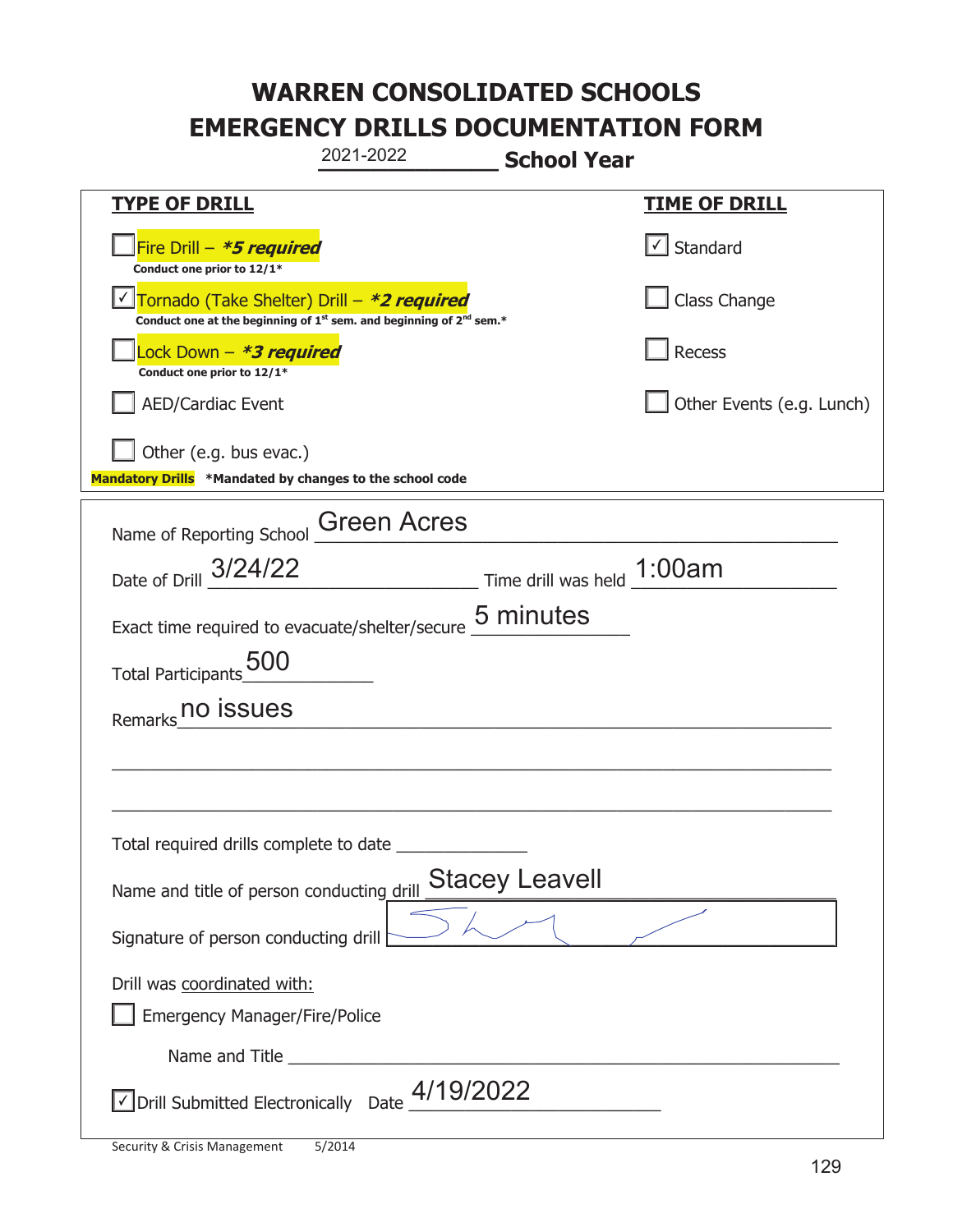|                                                                                                                                           | 2021-2022                                             | <b>School Year</b>    |                               |
|-------------------------------------------------------------------------------------------------------------------------------------------|-------------------------------------------------------|-----------------------|-------------------------------|
| <b>TYPE OF DRILL</b>                                                                                                                      |                                                       |                       | <u>TIME OF DRILL</u>          |
| Fire Drill - *5 required<br>Conduct one prior to 12/1*                                                                                    |                                                       |                       | $\sqrt{\phantom{a}}$ Standard |
| Tornado (Take Shelter) Drill – *2 required<br>Conduct one at the beginning of 1 <sup>st</sup> sem. and beginning of 2 <sup>nd</sup> sem.* |                                                       |                       | Class Change                  |
| Lock Down - *3 required<br>Conduct one prior to 12/1*                                                                                     |                                                       |                       | Recess                        |
| <b>AED/Cardiac Event</b>                                                                                                                  |                                                       |                       | Other Events (e.g. Lunch)     |
| Other (e.g. bus evac.)<br>Mandatory Drills *Mandated by changes to the school code                                                        |                                                       |                       |                               |
| Name of Reporting School                                                                                                                  | <b>Green Acres</b>                                    |                       |                               |
| Date of Drill 1/20/2022                                                                                                                   | $\frac{1}{2.05}$ Time drill was held $\frac{2.05}{1}$ |                       |                               |
| Exact time required to evacuate/shelter/secure 4 minutes                                                                                  |                                                       |                       |                               |
| Total Participants 500                                                                                                                    |                                                       |                       |                               |
| Remarks                                                                                                                                   | ALICE drill - no issues                               |                       |                               |
|                                                                                                                                           |                                                       |                       |                               |
|                                                                                                                                           |                                                       |                       |                               |
| Total required drills complete to date $6 \over 6$                                                                                        |                                                       |                       |                               |
| Name and title of person conducting drill                                                                                                 |                                                       | <b>Stacey Leavell</b> |                               |
| Signature of person conducting drill                                                                                                      |                                                       |                       |                               |
| Drill was coordinated with:<br><b>Emergency Manager/Fire/Police</b>                                                                       |                                                       |                       |                               |
|                                                                                                                                           |                                                       |                       |                               |
| √ Drill Submitted Electronically Date                                                                                                     | 1/20/2022                                             |                       |                               |

t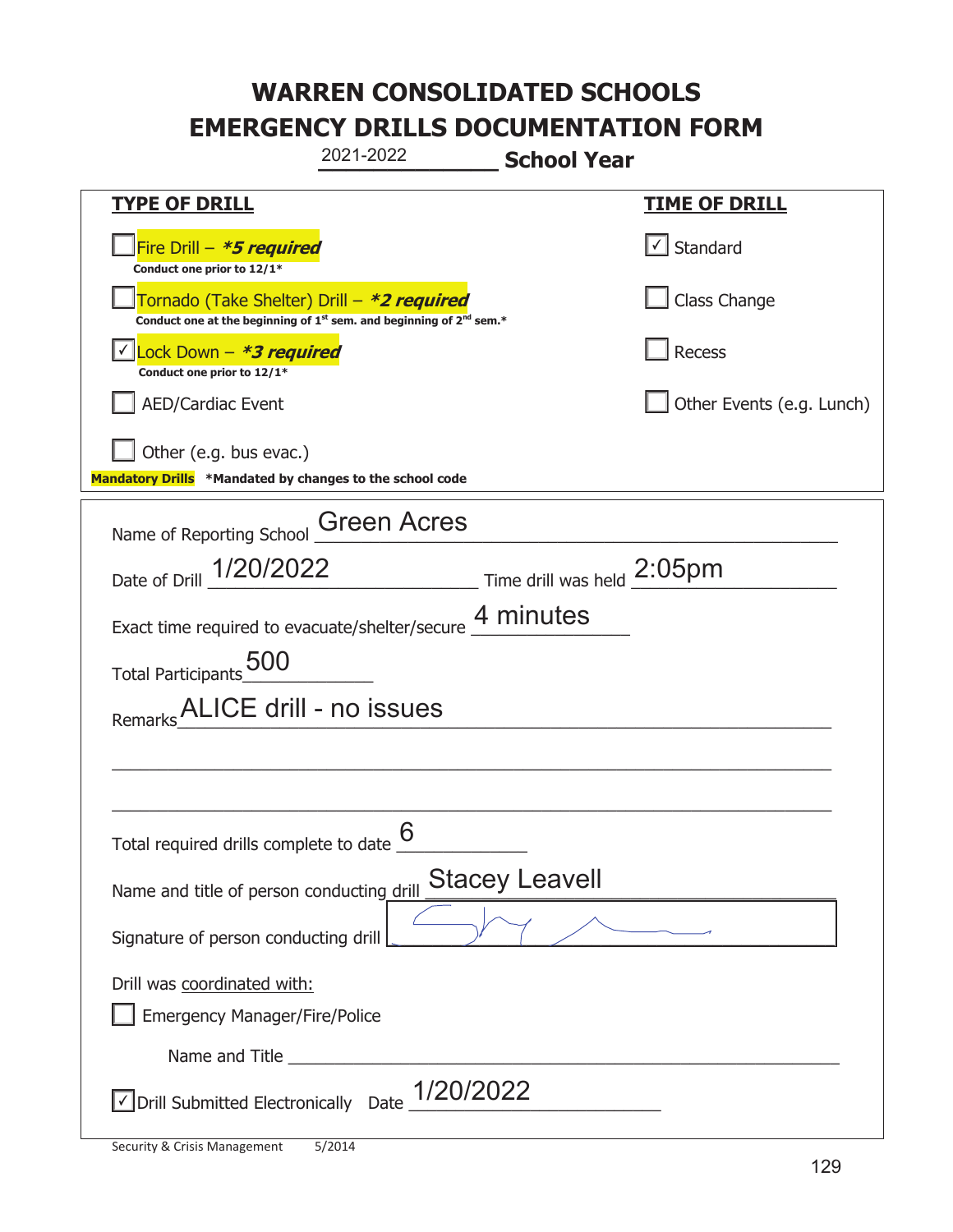|                                                                                    | 2021-2022                                                                                   | <b>School Year</b>    |                           |
|------------------------------------------------------------------------------------|---------------------------------------------------------------------------------------------|-----------------------|---------------------------|
| <u>TYPE OF DRILL</u>                                                               |                                                                                             |                       | <b>TIME OF DRILL</b>      |
| Fire Drill - *5 required<br>Conduct one prior to 12/1*                             |                                                                                             |                       | Standard                  |
| Tornado (Take Shelter) Drill – *2 required                                         | Conduct one at the beginning of 1 <sup>st</sup> sem. and beginning of 2 <sup>nd</sup> sem.* |                       | Class Change              |
| Lock Down - <b>*3 required</b><br>Conduct one prior to 12/1*                       |                                                                                             |                       | <b>Recess</b>             |
| <b>AED/Cardiac Event</b>                                                           |                                                                                             |                       | Other Events (e.g. Lunch) |
| Other (e.g. bus evac.)<br>Mandatory Drills *Mandated by changes to the school code |                                                                                             |                       |                           |
| Name of Reporting School                                                           | <b>Green Acres</b>                                                                          |                       |                           |
| Date of Drill 1/11/2022 Time drill was held 10:00 am                               |                                                                                             |                       |                           |
| Exact time required to evacuate/shelter/secure 5 minutes                           |                                                                                             |                       |                           |
| Total Participants 500                                                             |                                                                                             |                       |                           |
| No issues<br>Remarks                                                               |                                                                                             |                       |                           |
|                                                                                    |                                                                                             |                       |                           |
|                                                                                    |                                                                                             |                       |                           |
| Total required drills complete to date                                             |                                                                                             |                       |                           |
| Name and title of person conducting drill                                          |                                                                                             | <b>Stacey Leavell</b> |                           |
| Signature of person conducting drill                                               |                                                                                             |                       |                           |
| Drill was coordinated with:<br><b>Emergency Manager/Fire/Police</b>                |                                                                                             |                       |                           |
|                                                                                    |                                                                                             |                       |                           |
| √ Drill Submitted Electronically Date                                              | 1/24/2022                                                                                   |                       |                           |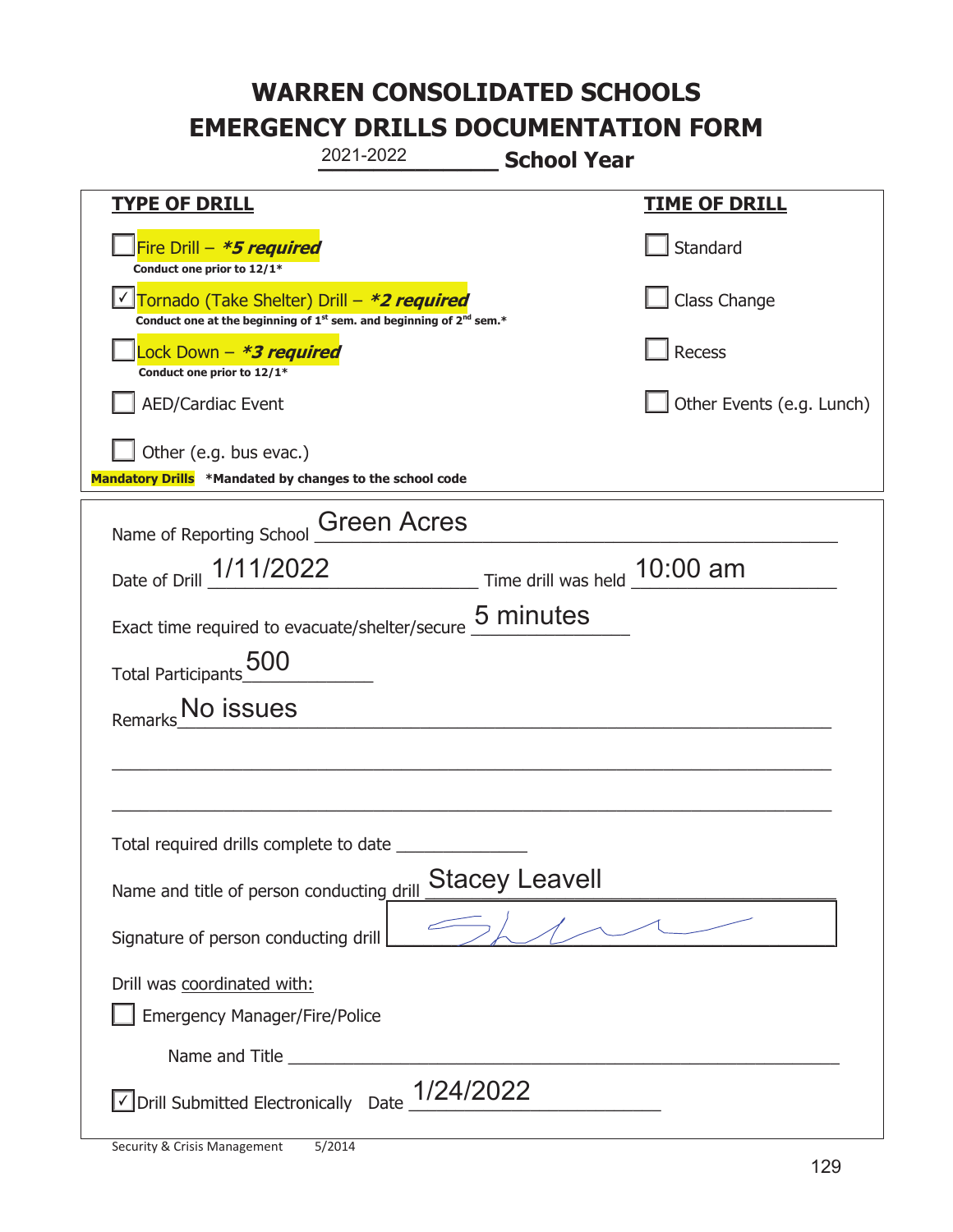|                                                                                    | 2021-2022                                                                     | <b>School Year</b>          |                           |
|------------------------------------------------------------------------------------|-------------------------------------------------------------------------------|-----------------------------|---------------------------|
| <u>TYPE OF DRILL</u>                                                               |                                                                               |                             | <u>TIME OF DRILL</u>      |
| Fire Drill - *5 required<br>Conduct one prior to 12/1*                             |                                                                               |                             | Standard                  |
| Tornado (Take Shelter) Drill – *2 required                                         | Conduct one at the beginning of $1^{st}$ sem. and beginning of $2^{nd}$ sem.* |                             | Class Change              |
| Lock Down – <i>*<b>3 required</b></i><br>Conduct one prior to 12/1*                |                                                                               |                             | Recess                    |
| <b>AED/Cardiac Event</b>                                                           |                                                                               |                             | Other Events (e.g. Lunch) |
| Other (e.g. bus evac.)<br>Mandatory Drills *Mandated by changes to the school code |                                                                               |                             |                           |
| Name of Reporting School                                                           | <b>Green Acres</b>                                                            |                             |                           |
| Date of Drill 11/17/21                                                             |                                                                               | Time drill was held 10:00am |                           |
| Exact time required to evacuate/shelter/secure 5 minutes                           |                                                                               |                             |                           |
| <b>500</b><br><b>Total Participants</b>                                            |                                                                               |                             |                           |
| no issues<br>Remarks                                                               |                                                                               |                             |                           |
|                                                                                    |                                                                               |                             |                           |
|                                                                                    |                                                                               |                             |                           |
| Total required drills complete to date _                                           | Δ                                                                             |                             |                           |
| Name and title of person conducting drill                                          |                                                                               | <b>Stacey Leavell</b>       |                           |
| Signature of person conducting drill                                               |                                                                               |                             |                           |
| Drill was coordinated with:                                                        |                                                                               |                             |                           |
| <b>Emergency Manager/Fire/Police</b>                                               |                                                                               |                             |                           |
|                                                                                    |                                                                               |                             |                           |
|                                                                                    |                                                                               |                             |                           |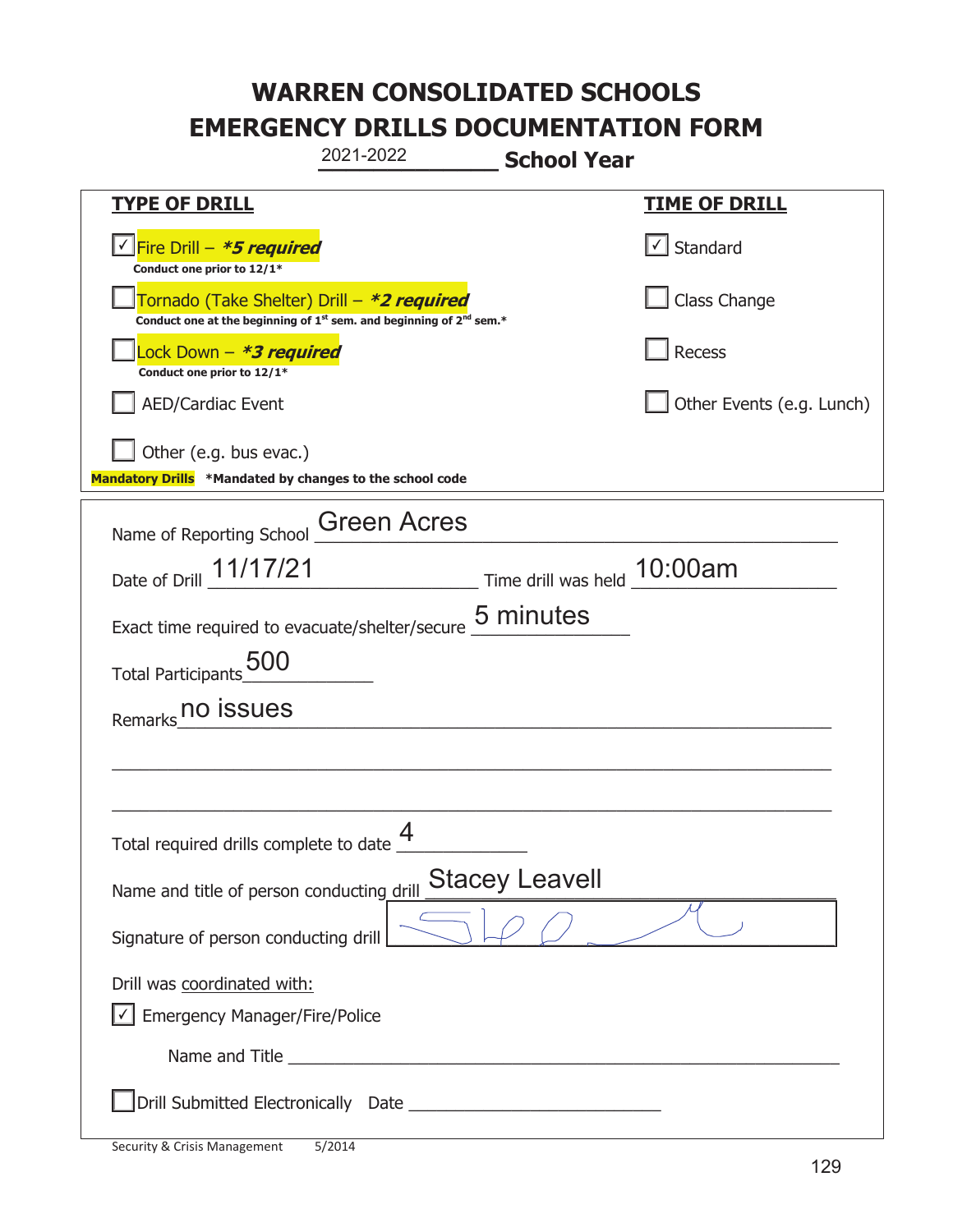|                                                                               | 2021-2022                                                                                   | <b>School Year</b>    |                              |
|-------------------------------------------------------------------------------|---------------------------------------------------------------------------------------------|-----------------------|------------------------------|
| <b>TYPE OF DRILL</b>                                                          |                                                                                             |                       | <u>TIME OF DRILL</u>         |
| Fire Drill - *5 required<br>Conduct one prior to 12/1*                        |                                                                                             |                       | $\vert \cdot \vert$ Standard |
| Tornado (Take Shelter) Drill – *2 required                                    | Conduct one at the beginning of 1 <sup>st</sup> sem. and beginning of 2 <sup>nd</sup> sem.* |                       | Class Change                 |
| Lock Down – <i>*<b>3 required</b></i><br>Conduct one prior to 12/1*           |                                                                                             |                       | Recess                       |
| <b>AED/Cardiac Event</b>                                                      |                                                                                             |                       | Other Events (e.g. Lunch)    |
| Other (e.g. bus evac.)                                                        |                                                                                             |                       |                              |
| Mandatory Drills *Mandated by changes to the school code                      |                                                                                             |                       |                              |
| Name of Reporting School                                                      | <b>Green Acres Elementary</b>                                                               |                       |                              |
| Date of Drill 11/8/2021                                                       | $\frac{1}{2}$ Time drill was held $\frac{2:00 \text{pm}}{2}$                                |                       |                              |
| Exact time required to evacuate/shelter/secure                                |                                                                                             | 5 minutes             |                              |
| Total Participants 500                                                        |                                                                                             |                       |                              |
| No issues<br>Remarks                                                          |                                                                                             |                       |                              |
|                                                                               |                                                                                             |                       |                              |
|                                                                               |                                                                                             |                       |                              |
| Total required drills complete to date                                        | 3                                                                                           |                       |                              |
| Name and title of person conducting drill                                     |                                                                                             | <b>Stacey Leavell</b> |                              |
| Signature of person conducting drill $\left\lfloor \frac{1}{2} \right\rfloor$ |                                                                                             |                       |                              |
| Drill was coordinated with:<br><b>Emergency Manager/Fire/Police</b>           |                                                                                             |                       |                              |
|                                                                               |                                                                                             |                       |                              |
| $\vee$ Drill Submitted Electronically Date $\underline{11/9/21}$              |                                                                                             |                       |                              |

t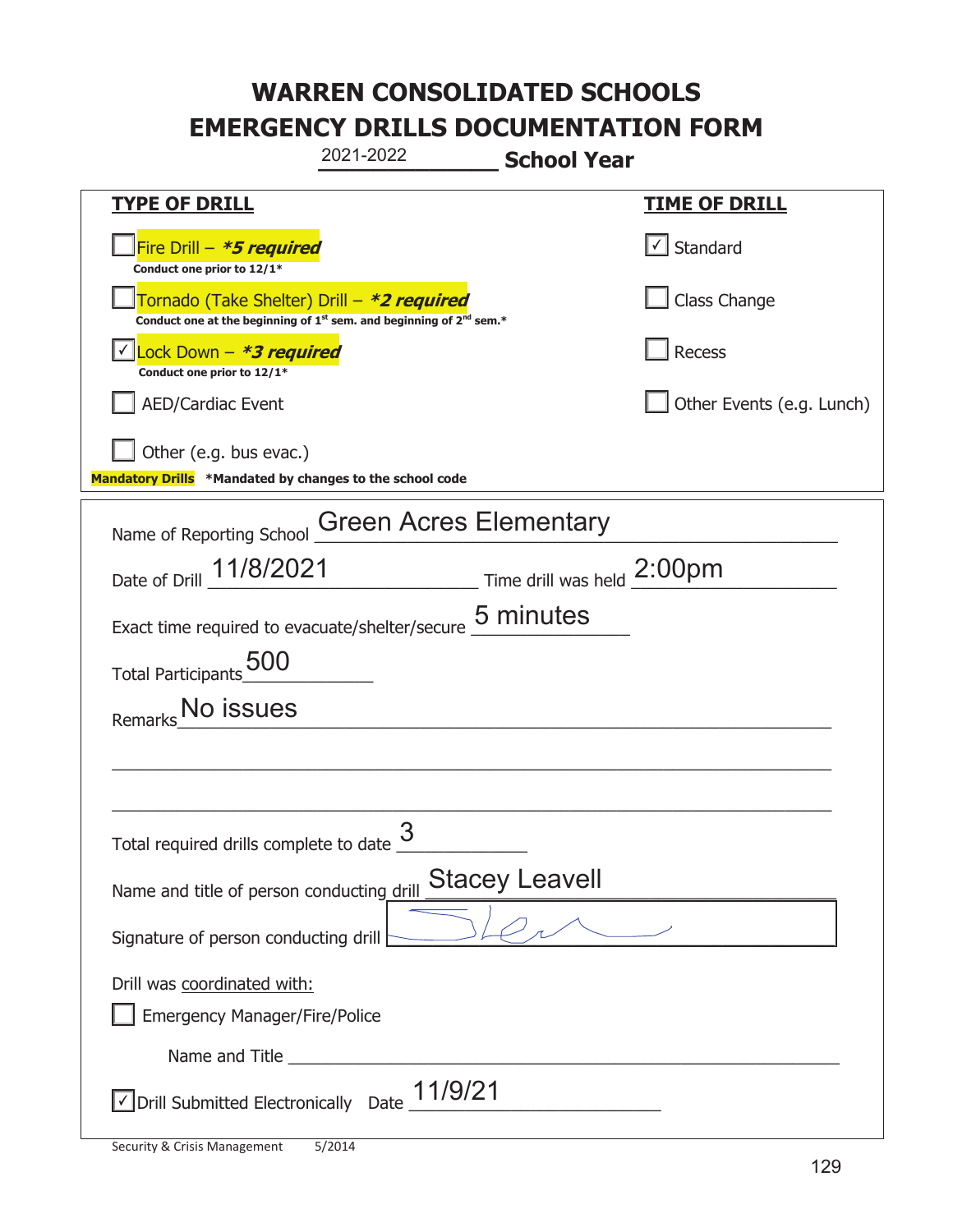|                                                                                                                                           | 2021-2022 | <b>School Year</b>    |                           |
|-------------------------------------------------------------------------------------------------------------------------------------------|-----------|-----------------------|---------------------------|
| <b>TYPE OF DRILL</b>                                                                                                                      |           |                       | <b>TIME OF DRILL</b>      |
| <u>√ Fire Drill – <i>*5 required</i></u><br>Conduct one prior to 12/1*                                                                    |           |                       | √ Standard                |
| Tornado (Take Shelter) Drill – *2 required<br>Conduct one at the beginning of 1 <sup>st</sup> sem. and beginning of 2 <sup>nd</sup> sem.* |           |                       | Class Change              |
| Lock Down - *3 required<br>Conduct one prior to 12/1*                                                                                     |           |                       | Recess                    |
| AED/Cardiac Event                                                                                                                         |           |                       | Other Events (e.g. Lunch) |
| Other (e.g. bus evac.)<br>Mandatory Drills *Mandated by changes to the school code                                                        |           |                       |                           |
| Name of Reporting School Green Acres                                                                                                      |           |                       |                           |
| Date of Drill 9/14/2021 Time drill was held 10:00am                                                                                       |           |                       |                           |
| Exact time required to evacuate/shelter/secure 2 minutes                                                                                  |           |                       |                           |
| Total Participants 500                                                                                                                    |           |                       |                           |
| Remarks no issues                                                                                                                         |           |                       |                           |
|                                                                                                                                           |           |                       |                           |
|                                                                                                                                           |           |                       |                           |
| Total required drills complete to date $\frac{1}{1}$                                                                                      |           |                       |                           |
| Name and title of person conducting drill                                                                                                 |           | <b>Stacey Leavell</b> |                           |
| Signature of person conducting drill                                                                                                      |           |                       |                           |
| Drill was coordinated with:                                                                                                               |           |                       |                           |
| <b>Emergency Manager/Fire/Police</b>                                                                                                      |           |                       |                           |
|                                                                                                                                           |           |                       |                           |
| $\triangledown$ Drill Submitted Electronically Date $\frac{9}{14}$ /2021                                                                  |           |                       |                           |